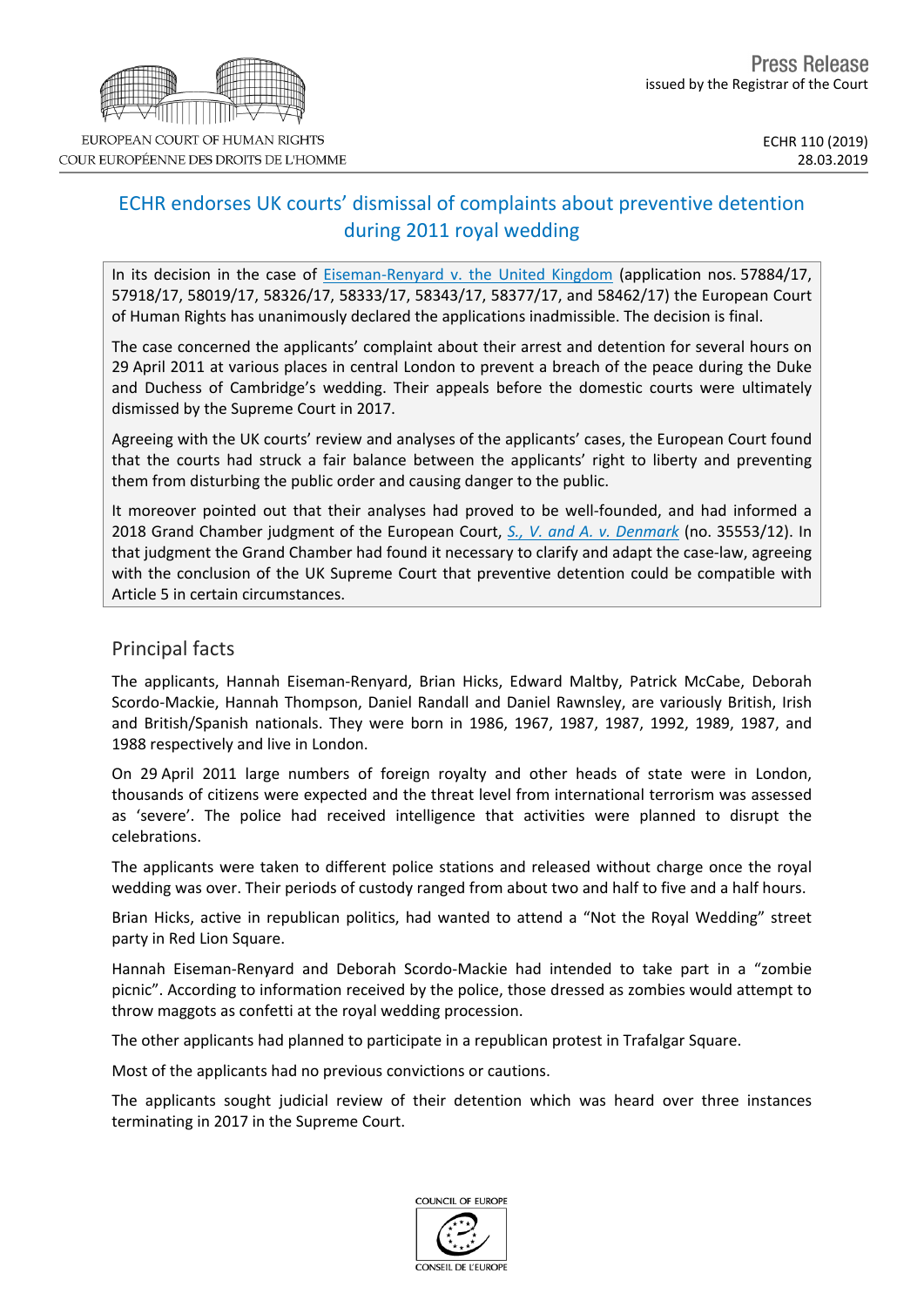The applicants argued before the Supreme Court that preventive detention was not compatible with the European Convention, as found by the European Court of Human Rights in a Chamber judgment of 2013 (*[Ostendorf](http://hudoc.echr.coe.int/eng-press?i=003-4282482-5111626) v. Germany*, no. 15598/08).

The Supreme Court considered that the Strasbourg case-law on preventive detention was not clear. It agreed with the concurring opinion of two of the judges in *Ostendorf* that the majority had interpreted Article 5 (right to liberty and security) of the Convention too strictly in that case and preventive detention could be compatible with Article 5 in certain circumstances.

It concluded that there had been nothing arbitrary about the decisions to arrest and detain the applicants and dismissed their appeals.

## Complaints, procedure and composition of the Court

The application was lodged with the European Court of Human Rights on 7 August 2017.

Relying on Article 5  $\S$  1 (b) and (c) (right to liberty and security), the applicants complained that their arrest and detention had been disproportionate and could not be justified.

The decision was given by a Committee of three judges, composed as follows:

Aleš **Pejchal** (the Czech Republic), *President*, Tim **Eicke** (the United Kingdom), Jovan **Ilievski** (North Macedonia),

and also Renata **Degener**, *Deputy Registrar.*

## Decision of the Court

The Court noted that the UK courts had undertaken a comprehensive review of the background facts of the applicants' cases. Like the Court, they held that the arrests had been necessary to prevent the likelihood of an imminent breach of the peace, taking into account the crowd size, international interest and "severe" threat level on the day of the royal wedding.

Furthermore, the applicants had been released as soon as the imminent risk had passed and in all cases their detention had only been for a matter of hours.

The Court therefore considered that there were no convincing reasons for it to depart from the domestic courts' decisions in the applicants' cases.

Moreover, the UK courts had reviewed this Court's jurisprudence in their decisions, and their analyses had proved to be well-founded. Indeed, the Supreme Court's analysis of the Strasbourg case-law in the applicants' cases had informed a 2018 judgment of the European Court, *S., V. [and](http://hudoc.echr.coe.int/eng-press?i=003-6231634-8099210) A. v. [Denmark](http://hudoc.echr.coe.int/eng-press?i=003-6231634-8099210)* (no. 35553/12), where the Grand Chamber found it necessary to clarify and adapt the case-law and confirmed that preventive detention could be compatible with Article 5 in certain circumstances.

The UK courts had therefore struck a fair balance between the applicants' right to liberty and preventing them from disturbing the public order and causing danger to the public.

The Court concluded that the applications were inadmissible as manifestly ill-founded.

#### *The decision is available only in English.*

This press release is a document produced by the Registry. It does not bind the Court. Decisions, judgments and further information about the Court can be found on [www.echr.coe.int](http://www.echr.coe.int/). To receive